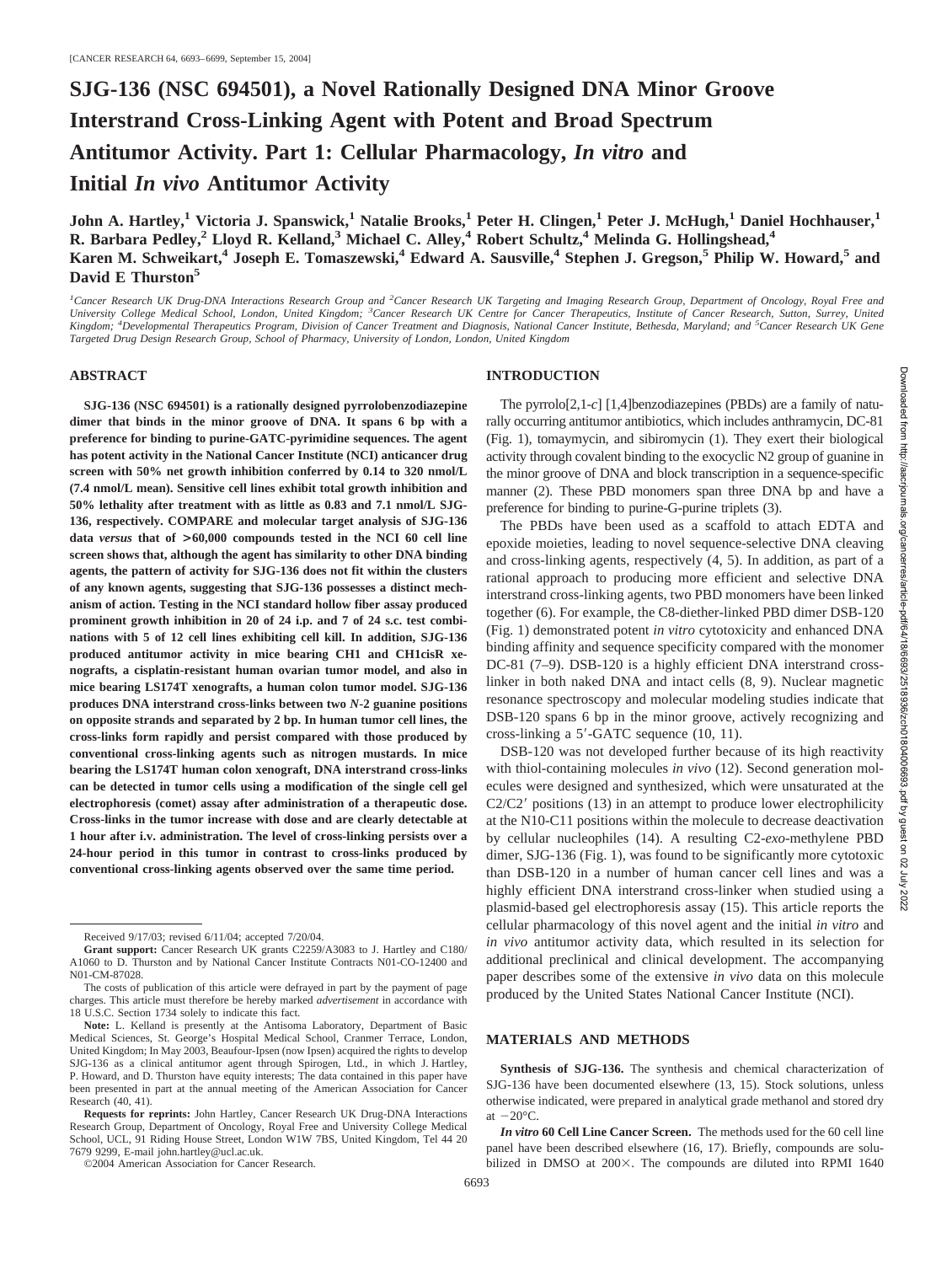

Fig. 1. Structures of the PBD monomers, anthramycin and DC-81, and the PBD dimers, DSB-120 and SJG-136.

containing 5% fetal bovine serum and serial 10-fold dilutions are prepared for a total of five concentrations. Generally, the working range for initial testing of a compound is  $10^{-4}$  through  $10^{-8}$  molar. The compounds are added to 24-hour old cultures of each of the 60 cell lines used in the panel. After an 48-hour incubation, the media are removed, the cells are fixed and stained with sulforhodamine B, and the total stain quantitated by absorbance determinations. Through the use of a time 0 cell control, the cell growth can be determined for each cell line thus allowing calculations of the 50% growth inhibitory concentration  $GI<sub>50</sub>$ , the total growth inhibition, and the 50% lethal concentration  $(LC_{50})$ . These data are then plotted as mean bar graphs and as dose-response curves. COMPARE and molecular target analyses were performed as a means to identify similarities with other known or experimental chemotherapeutic agents (18) and to determine whether there is evidence for alignment with patterns of cell line gene expression (19).

**Colony Formation Assay of Leukemia Cell Lines.** Bilayer soft agar colony formation assays of leukemia cell lines were performed using RPMI 1640 containing 10% fetal bovine serum and 10,000 cells/2 mL culture on day 0, as described previously (20). For drug sensitivity assays, 0.1 mL of culture medium containing drug ( $n = 3$ /each of 6 drug concentrations) and/or drug vehicle  $(n = 6)$  were applied to cultures on day 1. Cultures were then incubated until day 7, stained with 1 mg/mL methylthiazoletetrazolium for 4 hours, stabilized and clarified with 2.5% protamine sulfate buffer for 16 hours, and then analyzed by computerized image analysis (20). Percentage of vehicle control (%C) values were calculated for each drug concentration as well as  $IC_{50}$ ,  $IC_{75}$ , and  $IC_{90}$  indices from regression analysis of colony-forming unit (CFU) data associated with drug concentrations spanning the  $IC_{50}$ ,  $IC_{75}$ , and IC<sub>90</sub> intercepts.

*Ex vivo* **Bone Marrow (CFU-GM) Colony Formation Assays.** Methods for the isolation and culture of hematopoietic cells from fresh human, canine (beagle dog), and murine (CD2F1) bone marrow in the presence of chemotherapeutic agents have been described previously (21–23). Recombinant cytokines were obtained as follows: human granulocyte-macrophage colonystimulating factor from Immunex (Seattle, WA); human interleukin 3, murine GM-CSF, and murine interleukin 2 from R&D Systems (Minneapolis, MN); and Epogen from Amgen (Thousand Oaks, CA). In brief,  $400 \mu L$  of murine, canine, or human marrow mononuclear cells [2.0 (murine) or  $2.5 \times 10^5$ (canine and human) cells/mL] in Iscove's modified Dulbecco's medium containing 20% FBS, 10 units/mL recombinant murine GM-CSF (murine), 25 ng/mL recombinant human GM-CSF (canine and human), 5 ng/mL recombinant human interleukin 3 (canine only),  $10\%$  of a  $10\times$  drug solution or control solution, and 0.3% agarose were pipetted into microwells containing a 0.4-mL underlayer of Iscove's modified Dulbecco's medium and 0.3% agarose. The cultures were allowed to gel at 4°C for 15 min and incubated at 37°C in a fully humidified atmosphere of 5%  $CO<sub>2</sub>$  in air for 7 days (murine) or 14 days (canine and human). CFU-GM colonies [aggregates of  $\geq$ 40 cells (murine) or 50- $\mu$ m

diameter or larger for canine and human] were counted with an inverted microscope using phase contrast. Percent survivals were calculated as  $100 \times$  (the number of colonies in the drug-treated groups divided by the number of colonies in the vehicle control-treated group).  $IC_{50}$ ,  $IC_{75}$ , and  $IC_{90}$ values were determined from regression analysis of CFU data from multiple marrow specimens flanking the  $IC_{50}/IC_{90}$  intercepts. Regression analyses relating drug concentration and colony inhibition were derived from CFU-GM data from four marrow specimens for each species.

**NCI Standard Hollow Fiber Assay.** This initial assessment of *in vivo* activity using cells transferred to polyvinylidene fluoride fibers and grown in the i.p. and s.c. compartments of mice was conducted as described previously by Hollingshead *et al.* (24, 25). SJG-136 was evaluated in the standard hollow fiber assay after i.p. administration daily for 4 days with treatment starting on the third or fourth day after fiber implantation. All assays included a vehicle control group consisting of six mice. The test groups consisted of three mice treated with one of two dose levels (0.5 or 0.4 mg/kg). Replicate fibers containing human tumor cells were implanted in the i.p., as well as the s.c. compartments of each mouse. Group body weights were recorded daily as an index of compound toxicity.

**Determination of DNA Interstrand Cross-Linking.** The details of the Single Cell Gel Electrophoresis (comet) assay to measure DNA interstrand cross-links are described in detail elsewhere (26, 27). All procedures performed on the sample single cell suspension were carried out on ice and in subdued lighting. All chemicals used were obtained from Sigma Chemical Co.(Poole, United Kingdom) unless otherwise stated. Immediately before analysis, cells were irradiated (10 Gy) to deliver a fixed number of random DNA strand breaks. After embedding cells in 1% low melting temperature agarose on a precoated microscope slide, the cells were lysed for 1 hour in lysis buffer [100 mmol/L disodium EDTA, 2.5 mol/L NaCl, 10 mmol/L Tris-HCl (pH 10.5)] containing 1% Triton X-100 added immediately before analysis and then washed for 1 hour in distilled water, changed every 15 minutes. Slides were then incubated in alkali buffer [50 mmol/L NaOH, 1 mmol/L disodium EDTA (pH 12.5)] for 45 minutes followed by electrophoresis in the same buffer for 25 minutes at 18 V (0.6 V/cm), 250 mA. The slides were finally rinsed in neutralizing buffer [0.5 mol/L Tris-HCl (pH 7.5)] then saline.

After drying, the slides were stained with propidium iodide (2.5  $\mu$ g/mL) for 30 minutes, then rinsed in distilled water. Images were visualized using a NIKON inverted microscope with a high-pressure mercury light source, a 510 to 560-nm excitation filter, and 590-nm barrier filter at  $\times$ 20 magnification. Images were captured using an on-line charge-coupled device camera and analyzed using Komet Analysis software (Kinetic Imaging, Liverpool, United Kingdom). For each duplicate slide, 25 cells were analyzed. The tail moment for each image was calculated using the Komet Analysis software as the product of the percentage DNA in the comet tail and the distance between the means of the head and tail distributions based on the definition of Olive *et al.* (28). Cross-linking was expressed as the percentage decrease in tail moment compared with irradiated controls calculated by the formula:

percent decrease in tail moment = 
$$
[1 - (\frac{TMdi - Tmcu}{Tmci - Tmcu})] \times 100
$$

where  $TMidi = tail$  moment of drug-treated irradiated sample;  $TMcu = tail$ moment of untreated, unirradiated control; and  $TMci = tail$  moment of untreated, irradiated control.

**Cell Cycle Analysis.** K562 cells were incubated for 1 hour with the appropriate concentration of SJG-136 in 2 mL of serum-free RPMI 1640  $(1 \times 10^6 \text{ cells/ml})$ . Cells were centrifuged and resuspended in 6 mL of drug-free medium. After the appropriate postincubation time, 1-mL aliquots of cells were centrifuged, resuspended in 1 mL of cold PBS, fixed by the addition of cold 70% ethanol, and stored at 4°C until all of the samples had been collected. For cell cycle analysis, fixed cells were centrifuged, washed with cold PBS, and resuspended in 1 mL of cold PBS containing  $250 \mu g/mL$ RNAase, and 50  $\mu$ g/mL propidium iodide. DNA content was quantified by detecting red fluorescence using a Becton Dickinson FACScan.

*In vivo* **Xenograft Studies.** All procedures were within local institute and national ethical guidelines and were in compliance with the United Kingdom Coordinating Committee on Cancer Research Guidelines for the Welfare of Animals in Experimental Neoplasia.

Downloaded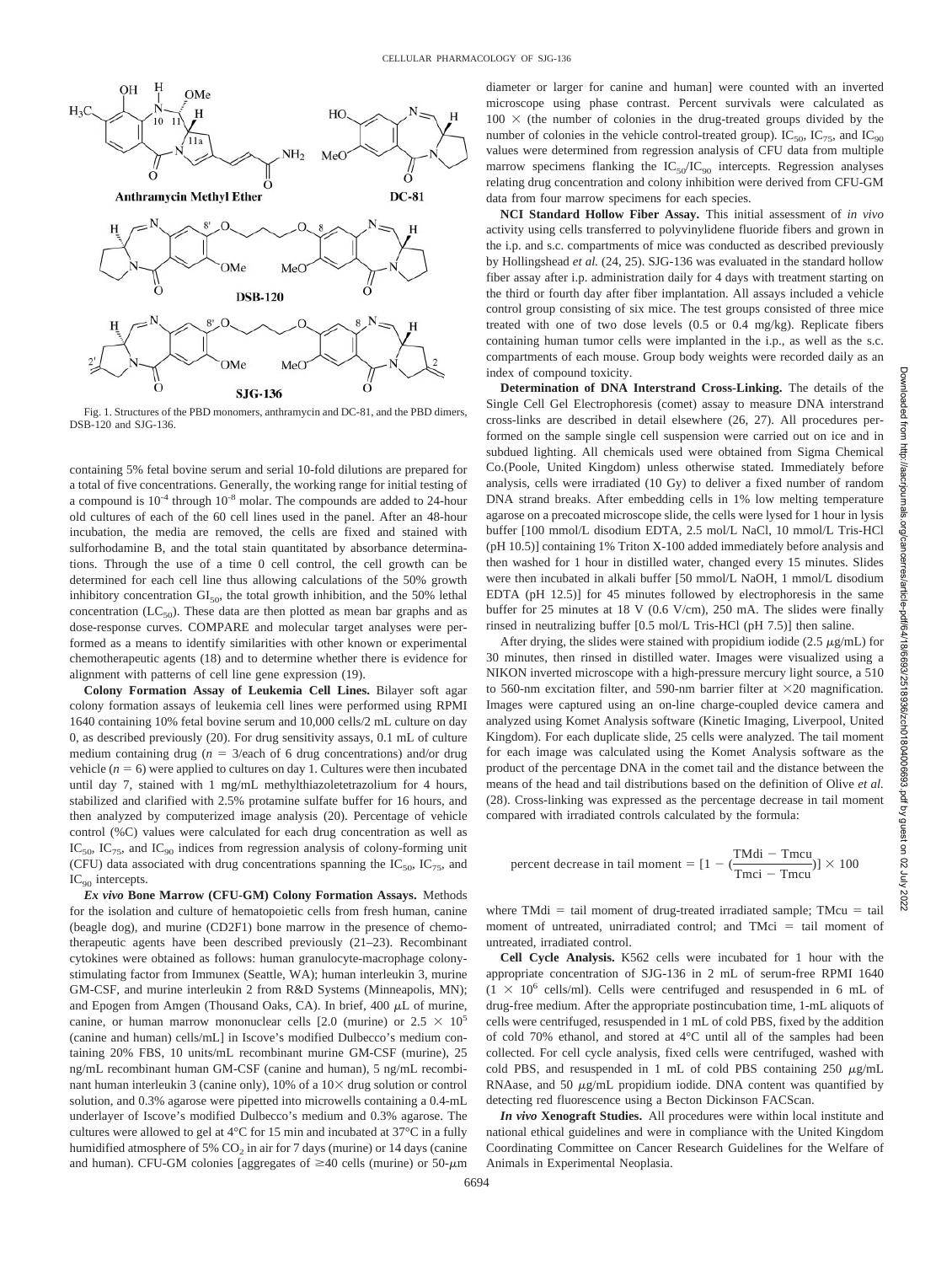**CH1 Human Ovarian Cancer.** The CH1 human ovarian cancer parental cell line and the acquired cisplatin-resistant line CH1cisR (29) were established as s.c. xenografts by injection of  $5 \times 10^6$  cells into the flanks of adult female athymic nude ( $nu/nu$ ) mice. When palpable tumors arose,  $2$ -mm<sup>2</sup> pieces were transplanted by surgical incision under anesthesia to other mice.

Drug treatment did not start until tumors had reached an average largest diameter of 6 to 8 mm, whereupon mice were randomized into groups  $($  = day 0). There were at least five animals in each control or treatment group. Mice were treated i.v. with either 4 mg/kg cisplatin in 0.9% NaCl or 0.2 mg/kg SJG-136 in 1% DMSO/0.9% NaCl on days 0, 4, and 8. Route, schedule, and doses were selected on the basis of maximum-tolerated dose determination experiments for each drug in non-tumor-bearing mice before drug testing in tumor-bearing mice. Tumor size was then determined once or twice weekly using caliper measurements, and tumor volumes were calculated.

**LS174T Human Colon Cancer.** This animal model consisted of MF1 nude mice and the s.c. growing LS174T human colon xenograft tumor (30). Tumors were maintained by s.c. passage into the flank of the animal. Tumor starting sizes were  $0.2 \text{ cm}^3$  for antitumor efficacy experiments and  $0.5 \text{ cm}^3$  for DNA cross-linking experiments.

For efficacy experiments, animals were randomized into test and control groups with six animals in each. Animals received i.v. injections of 0.3 mg/kg SJG-136 on days 0, 4, and 8. SJG-136 was prepared in PBS containing 0.05% Tween 80 in a final volume of 0.1 mL per 10 g body weight. The control groups were injected with the vehicle only at the appropriate time points. Tumor volume was calculated every 4 days as [(length  $\times$  width  $\times$  height)/2], and results were expressed as tumor volume in cm<sup>3</sup>.

For DNA cross-linking studies, animals were injected i.v. with a single dose of 0.30 or 0.45 mg/kg SJG-136 made up in PBS containing 0.05% Tween 80 in a final volume of 0.1 mL per 10 g body weight. Two mice were used at each dose level. Tumors were collected before dosing and 1, 3, and 24 hours posttreatment.

Once collected, the entire tumor was placed in a small volume of ice-cold RPMI 1640. Using two scalpel blades, the tumor was finely chopped using a crosscutting action until a suspension of cells was formed. The cells were suspended in 5 mL and centrifuged at 200  $\times$  g for 5 minutes at 4<sup>o</sup>C. The supernatant was discarded, and the cells resuspended in 1.5 mL of RPMI 1640 containing 20% FCS and 10% DMSO and frozen at  $-80^{\circ}$ C until analyzed in the comet assay.

## **RESULTS**

*In vitro* **Antitumor Activity of SJG-136.** The pyrrolobenzodiazepine dimer, SJG-136 (Fig. 1), resulted from an ongoing program to develop more efficient and selective DNA interstrand cross-linking agents. As shown in Fig. 2, the average concentration required to inhibit  $GI<sub>50</sub>$  was 7.4 nmol/L with a range of 0.14 to 320 nmol/L. Although  $>$ 1000 nmol/L (10<sup>-6</sup> mol/L) was required to achieve LC<sub>50</sub> in the majority of human tumor cell lines, cell lines sensitive to SJG-136 exhibited an  $LC_{50}$  with as little as 7.1 nmol/L and total growth inhibition (TGI) with as little as 0.83 nmol/L. The  $>10^3$  range in the GI<sub>50</sub>, the  $>10^3$  range in the total growth inhibition, and the  $>10^2$  range in the LC<sub>50</sub> drug concentrations among cell lines together, with the mean-graph pattern of cell line sensitivity (18), suggest that this agent confers a multilog, differential effect upon cell lines rather than exerting a nonspecific cytotoxicity in which most cell lines would show very similar  $GI<sub>50</sub>$ , total growth inhibition, and/or  $LC_{50}$  indices.

A comparison of SJG-136 mean bar graph profiles by pattern recognition analysis (COMPARE) with that of 60,000 compounds tested in the NCI 60 cell line screen indicated that the agent has an activity pattern similar to some DNA binding agents. However, the activity pattern of SJG-136, a pyrrolobenzodiazepine dimer, differed from three chemically related pyrrolobenzodiazepine monomer compounds (COMPARE- negative patterns of activity). In addition, the mean graph activity pattern of SJG-136 did not align with the gene expression cluster patterns associated with any known chemotherapeutic agents, suggesting that SJG-136 possesses a unique mechanism of action.

**Comparison of SJG-136 in Colony Formation Assays of Selected Leukemia** *versus* **Normal Cell Types.** SJG-136 appears to confer a preferential cytostatic and/or cytocidal effect upon leukemia cells *versus* normal bone marrow cells based on results of colony formation assays summarized in Table 1. Although the assays were performed according to different methodologies, it is clear that HL-60 TB and Molt-4 cells (continuous drug exposure/7-day assay) are at least one order of magnitude more sensitive to SJG-136 than are bone marrow cells derived from the mouse, dog, and man (continuous drug exposure/7 to 14-day assays). Furthermore, the drug concentrations observed to confer  $GI<sub>50</sub>$ , and total growth inhibition activity in the NCI cell line screen (48-hour drug exposure/3-day assay) are substantially lower than the concentrations required to confer  $IC_{50}$ ,  $IC_{75}$ , and IC<sub>90</sub> activity in the *ex vivo* bone marrow assay.

*In vivo* **Antitumor Activity of SJG-136.** SJG-136 was tested in the standard NCI hollow fiber assay against NCI-H522, NCI-H23, LOX IMVI, UACC-62, OVCAR-3, OVCAR-5, MDA-MB-435, MDA-MB-231, CoLo-205, SW-620, U-251, and SF-295. Treatment with SJG-136 at doses of 0.5 and 0.4 mg/kg given once daily for 4 days produced  $>50\%$  growth inhibition in 83% of the cell lines growing in the i.p. fibers and in 29% of the cell lines growing in the s.c. fibers (total score  $=$  54 of 96). Cell kill (a reduction in cell mass below the input mass) was observed in 5 of the 12 cell lines: NCI-H522 lung adenocarcinoma (13% kill); LOX IMVI melanoma (10% kill); UACC-62 melanoma (10% kill); MDA-MB-435 breast carcinoma (29% kill); and OVCAR-3 ovarian adenocarcinoma (47%). The average body weight losses in treated mice were  $\leq 9\%$  with no drug-related deaths, suggesting that SJG-136 treatments were well tolerated. Furthermore, SJG-136 is one of the most active compounds (top 5%) tested in this assay to date.

Subsequent testing in ovarian cancer xenograft models demonstrated prominent *in vivo* antitumor activity. In the cisplatin-sensitive CHI tumor model, cisplatin at 4 mg/kg and SJG-136 at 0.2 mg/kg gave comparable levels of tumor growth delay on the schedule tested (i.v., days 0, 4, and 8; Fig. 3*A*). In contrast, in the cisplatin-resistant CH1cisR tumor, cisplatin was ineffective at 4 mg/kg, whereas SJG-136 produced a significant growth delay at 0.2 mg/kg (Fig. 3*B*).

**Cellular Pharmacology of SJG-136.** SJG-136 was designed as a DNA minor groove-interstrand cross-linking agent. Previous studies demonstrated that it is highly efficient at producing interstrand crosslinks in naked DNA using an agarose gel-based method (15). Crosslinking was measured in cells using a modification of the single cell gel electrophoresis (comet) assay (27). After a 1-hour treatment of human leukemic K562 cells with SJG-136, cross-links (measured as the percent decrease in comet tail moment) were clearly detected at 0.01  $\mu$ mol/L and increased with dose up to 0.3  $\mu$ mol/L (Fig. 4A). After exposure to 0.05  $\mu$ mol/L SJG-136 for 1 hour, K562 cells were incubated in fresh medium and interstrand cross-link formation was followed with time (Fig. 4*B*). Extensive cross-linking was observed immediately after the drug treatment and increased slightly with time. No evidence of cross-link loss was seen over the 48-hour postincubation period. In contrast, the peak of cross-linking observed after a 1-hour exposure of the cells to the conventional major groove crosslinking agent melphalan is  $\sim$ 16 hours, and clear evidence of loss of cross-links is seen at 48 hours (Fig. 4*B*). The relative potencies of these two cross-linking agents can be seen from the doses used. Even at  $100 \mu m$ ol/L melphalan fails to produce the level of cross-linking occurring with SJG-136 at 0.05  $\mu$ mol/L. The GI<sub>50</sub> values after a 1-hour exposure in the K562 cell line, as measured by the 3-(4,5 dimethylthiazol-2-yl)-2,5-diphenyltetrazolium bromide assay, are 0.02 and 30  $\mu$ mol/L for SJG-136 and melphalan, respectively.

The effect of SJG-136 on the cell cycle was examined in K562 cells after a 1-hour exposure (Fig. 5). A dose-dependent accumulation of cells **Downloa** ped mom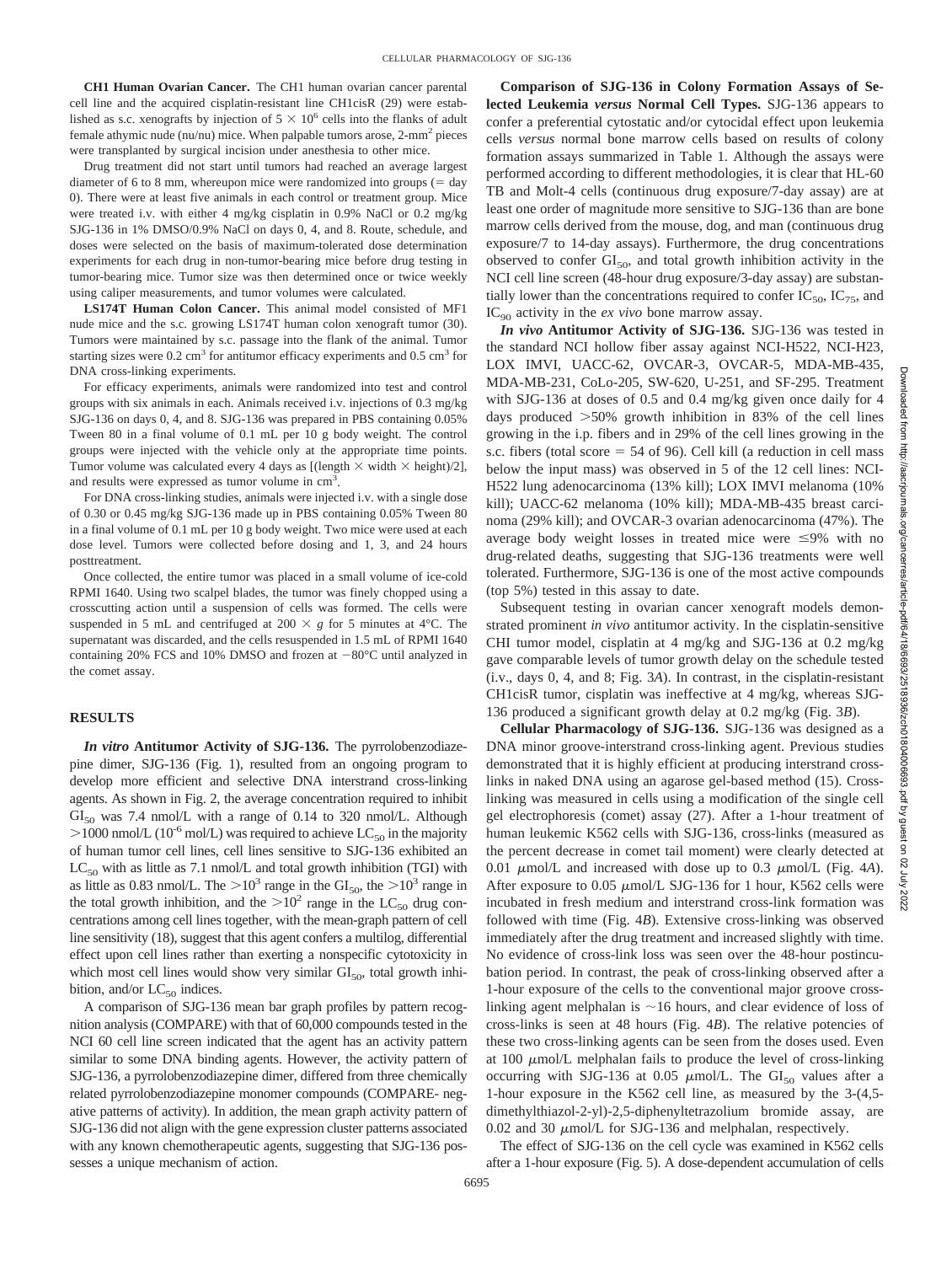| National Cancer Institute Developmental Therapeutics Program                                                                                                                                                                                                                                                                                                                                                                                                                                                                  |                                                                                      |                                                      |                                                                                    | NSC: S 694501                 | Units: Molar    |                                                                                      | SSPL:           | Exp. ID: Averaged |
|-------------------------------------------------------------------------------------------------------------------------------------------------------------------------------------------------------------------------------------------------------------------------------------------------------------------------------------------------------------------------------------------------------------------------------------------------------------------------------------------------------------------------------|--------------------------------------------------------------------------------------|------------------------------------------------------|------------------------------------------------------------------------------------|-------------------------------|-----------------|--------------------------------------------------------------------------------------|-----------------|-------------------|
| <b>Mean Graphs</b>                                                                                                                                                                                                                                                                                                                                                                                                                                                                                                            |                                                                                      |                                                      |                                                                                    | Report Date: December 3, 1998 |                 |                                                                                      | HC -6.0 TT 08:  |                   |
| Panel/Cell Line                                                                                                                                                                                                                                                                                                                                                                                                                                                                                                               | $Log_{10}$ G150                                                                      | G150                                                 | $Log_{10}$ TGI                                                                     | TGI                           | $Log_{10}$ LC50 |                                                                                      | LC50            |                   |
| Leukemia<br><b>CCRF-CEM</b><br><b>HL-60(TB)</b><br>MOLT, 4<br>RPMI-8226                                                                                                                                                                                                                                                                                                                                                                                                                                                       | $-9.72$<br>$-962$<br>.9.85<br>$-9.85$                                                |                                                      | $-7.85$<br>$-8.62$<br>$-9.00$<br>$-8.05$                                           |                               |                 | $-6.00$<br>.7.55<br>.7.15<br>.7.08                                                   |                 |                   |
| Non-Small Cell Lung Cancer<br>A549/ATCC<br>EKVX<br><b>HOP-62</b><br><b>HOP.92</b><br><b>NCI-H226</b><br><b>NCI-H23</b><br><b>NCI-H322M</b><br><b>NCI-H460</b><br><b>NCI-H522</b><br><b>Colon Cancer</b><br><b>COLO 205</b><br><b>HCC-2998</b><br><b>HCT-116</b><br>$HCT-15$<br><b>HT29</b><br><b>KM12</b><br>SW-620<br><b>CNS Cancer</b><br>SF-268<br>SF-295<br>SF-539<br><b>SNB-19</b><br>SNB-75<br>U251<br>Melanoma<br>MALME-3M<br>M14<br>SK-MEL-2<br>SK-MEL-28<br>SK-MEL-5<br><b>UACC-257</b><br>UACC-62<br>Ovarian Cancer | $-7.85$<br>$-7.17$<br>$-7.96$<br>$-8.17$<br>$-7.92$<br>$-8.77$<br>$-7.52$<br>$-9.55$ |                                                      | $-6.00$<br>$-6.34$<br>$-6.82$<br>$-732$<br>$-7.80$<br>$-7.09$<br>$-6.00$           |                               |                 | $-6.00$<br>$-6.00$<br>$-6.00$<br>$-6.00$<br>$-6.00$<br>$-7.17$<br>$-6.00$<br>$-6.00$ |                 |                   |
|                                                                                                                                                                                                                                                                                                                                                                                                                                                                                                                               | $-8.85$<br>$-8.26$<br>$-7.74$<br>$-7.96$<br>$-6.92$<br>$-7.89$<br>$-7.70$<br>$-7.85$ |                                                      | .7.51<br>$-7.47$<br>$-7.38$<br>$-7.59$<br>$-6.01$<br>$-7.52$<br>$-7.14$<br>$-6.00$ |                               |                 | $-6.00$<br>$-6.60$<br>.6.00<br>$-6.00$<br>$-6.00$                                    |                 |                   |
|                                                                                                                                                                                                                                                                                                                                                                                                                                                                                                                               | $-9.08$<br>$-8.15$<br>$-8.34$<br>$-8.27$<br>$-8.74$<br>$-8.70$                       |                                                      | $-7.24$<br>$-6.00$<br>$-7.92$<br>$-6.00$<br>$-7.82$                                |                               |                 | $-6.00$<br>$-6.00$<br>$-6.00$<br>$-6.00$<br>$-6.33$<br>$-6.00$                       |                 |                   |
|                                                                                                                                                                                                                                                                                                                                                                                                                                                                                                                               | $-7.92$<br>$-8.07$<br>$-7.77$<br>$-7.82$<br>$-7.89$<br>$-7.82$<br>.9.59<br>          |                                                      | $-7.54$<br>$-6.00$<br>.7.46<br>$-7.36$<br>$-7.57$<br>$-7.38$<br>$-9.08$            |                               |                 | $-7.15$<br>$-6.00$<br>$-7.14$<br>$-6.00$<br>$-6.00$<br>$-8.15$                       |                 |                   |
| <b>IGROVI</b><br>OVCAR-3<br>OVCAR-4<br>OVCAR-5<br><b>OVCAR-8</b><br>SK-OV-3<br>Renal Cancer                                                                                                                                                                                                                                                                                                                                                                                                                                   | $-7.77$<br>$-7.72$<br>$-7.51$<br>$-7.70$<br>$-7.92$<br>$-7.70$                       |                                                      | $-6.00$<br>$-7.35$<br>$-6.00$<br>$-6.00$                                           |                               |                 | $-6.00$<br>$-6.00$<br>$-6.00$<br>$-6.00$<br>$-6.00$<br>$-6.00$                       |                 |                   |
| 786-0<br>A498<br><b>ACHN</b><br>CAKI-I<br>SN12C<br>TK-10<br>UO-31<br>Prostate Cancer                                                                                                                                                                                                                                                                                                                                                                                                                                          | $-8.89$<br>$-8.14$<br>.7.96<br>$-8.82$<br>.755<br>$-7.32$                            |                                                      | $-7.80$<br>$-7.60$<br>$-7.04$<br>$-6.15$<br>$-7.74$<br>$-6.54$                     |                               |                 | $-6.00$<br>$-6.00$<br>$-6.00$<br>$-600$<br>$-6.00$<br>$-6.00$                        |                 |                   |
| $PC-3$<br>DU-145<br><b>Breast Cancer</b>                                                                                                                                                                                                                                                                                                                                                                                                                                                                                      | .7.68<br>$-8.30$                                                                     |                                                      | $-6.00$<br>$-6.00$                                                                 |                               |                 | $-6.00$<br>$-6.00$                                                                   |                 |                   |
| <b>MCF7/ADR-RES</b><br>MDA-MB-231/ATCC<br><b>HS 578T</b><br><b>MDA-MB-435</b><br>MDA-N<br>BT-549<br>$T-47D$                                                                                                                                                                                                                                                                                                                                                                                                                   | $-6.49$<br>$-7.74$<br>$-7.37$<br>$-7.89$<br>$-7.96$<br>$-7.89$<br>$-7.62$            |                                                      | $-6.00$<br>$-7.35$<br>$-6.00$<br>$-7.47$<br>$-7.59$<br>$-7.31$<br>$-6.00$          |                               |                 | $-6.00$<br>$-6.00$<br>$-6.00$<br>$-7.07$<br>$-7.24$<br>$-6.00$<br>$-6.00$            |                 |                   |
| MG_MID<br>Delta<br>Range                                                                                                                                                                                                                                                                                                                                                                                                                                                                                                      | $-8.13$<br>1.72<br>3.36<br>$+3$                                                      | $+2$<br>$^{*1}$<br>$\ddot{\phantom{a}}$<br>$\cdot$ 1 | $-7.06$<br>203<br>308<br>$-2$<br>د.<br>$^{+3}$<br>$^{+2}$                          | $^{+1}$<br>o<br>-1<br>$\cdot$ | -3              | $-6.25$<br>1.90<br>2.15<br>$^{+3}$                                                   | $+2$<br>$^{*1}$ |                   |

Fig. 2. Averaged mean graphs for the testing of SJG-136 (NSC 694501) in the NCI Developmental Therapeutics Program's *in vitro* 60 cell line screen on three separate occasions. The figure provides a graphic and tabular listing of the molar drug concentrations (log units) conferring  $GI<sub>50</sub>$ , total growth inhibition (TGI), and LC $_{50}$  for each cell line. The response of each cell line relative to the mean of all cell line responses is depicted by a horizontal bar extending either to the right (more sensitive) or to the left (less sensitive) of the mean (*vertical line*) for each index of activity (GI<sub>50</sub>, TGI, and LC<sub>50</sub>). The length of each bar is proportional to the cell line sensitivity relative to the mean in log units. Mean bar graph plots permit comparisons of individual cell line responses, as well as a "fingerprint" of all cell line responses for a particular agent. The terminology, derivation of data, and interpretation of mean graph fingerprints by pattern recognition analysis (COMPARE) have been described in detail elsewhere (18).

in the  $G_2$ -M phase is observed by 24 hours. At sub-GI<sub>50</sub> doses, this accumulation is reversed at later times, and at  $0.001 \mu m o/L$ , the cells have returned to a normal cell cycle distribution by 96 hours. At a dose of  $0.05 \mu m o/L$ , the block is extensive and is not overcome by 96 hours.

**DNA Interstrand Cross-Linking by SJG-136** *In vivo***.** The comet assay was used to determine cross-linking by SJG-136 in the LS174T human colon cancer xenograft *in vivo* at a therapeutically relevant dose, *i.e.,* a dose that gives a significant antitumor effect *in vivo*. At

|  |  |  |  | Table 1 Comparison of the growth inhibitory properties of SJG-136 (NSC 694501) in cultures of selected leukemia cells and normal bone marrow cells |  |
|--|--|--|--|----------------------------------------------------------------------------------------------------------------------------------------------------|--|
|--|--|--|--|----------------------------------------------------------------------------------------------------------------------------------------------------|--|

| Methodology                                | Cell type                                   | Pharmacologic indices, pmol/L                     |                                                 |                                              |  |
|--------------------------------------------|---------------------------------------------|---------------------------------------------------|-------------------------------------------------|----------------------------------------------|--|
| In vitro cell line cancer screen           | Human leukemia                              | GI <sub>50</sub>                                  | <b>TGI</b>                                      | $LC_{50}$                                    |  |
|                                            | $\bullet$ HL-60 TB<br>$\bullet$ Molt-4      | $0.240 \pm 0.122$<br>$0.141 \pm 0.003$            | $2.39 \pm 0.88$<br>$1.05 \pm 0.104$             | $28.2 \pm 17.4$<br>$70.8 \pm 22.2$           |  |
| In vitro soft agar colony formation assay  | Human leukemia                              | $IC_{50}$                                         | $IC_{75}$                                       | $IC_{90}$                                    |  |
|                                            | $\bullet$ HL-60 TB<br>$\bullet$ Molt-4      | $1.19 \pm 0.070$<br>$0.503 \pm 0.065$             | $1.76 \pm 0.11$<br>$1.13 \pm 0.06$              | $2.95 \pm 0.20$<br>$1.70 \pm 0.15$           |  |
| Ex vivo bone marrow colony formation assay | Granulocytes and macrophages                | $IC_{50}$                                         | $IC_{75}$                                       | $IC_{90}$                                    |  |
|                                            | • Mouse<br>$\bullet$ Dog<br>$\bullet$ Human | $111 \pm 13$<br>$16.2 \pm 4.4$<br>$21.3 \pm 12.9$ | $218 \pm 26$<br>$41.3 \pm 11.7$<br>$101 \pm 16$ | $536 \pm 61$<br>$118 \pm 29$<br>$167 \pm 56$ |  |

NOTE. SJG-136 was evaluated in each of three standardized assays employed in preclinical drug evaluations: 60 cell line screening assay; soft agar colony formation assay; and in *ex vivo* bone marrow assays. Pharmacologic indices listed in the table (mean  $\pm$  SD) were derived from testing the agent over concentration ranges verified to cover the full effective concentration range required for each assay and by regression analysis of data associated with drug concentrations, which span the GI<sub>50</sub>, TGI, LC<sub>50</sub> and the IC<sub>50</sub>, IC<sub>75</sub>, IC<sub>90</sub>.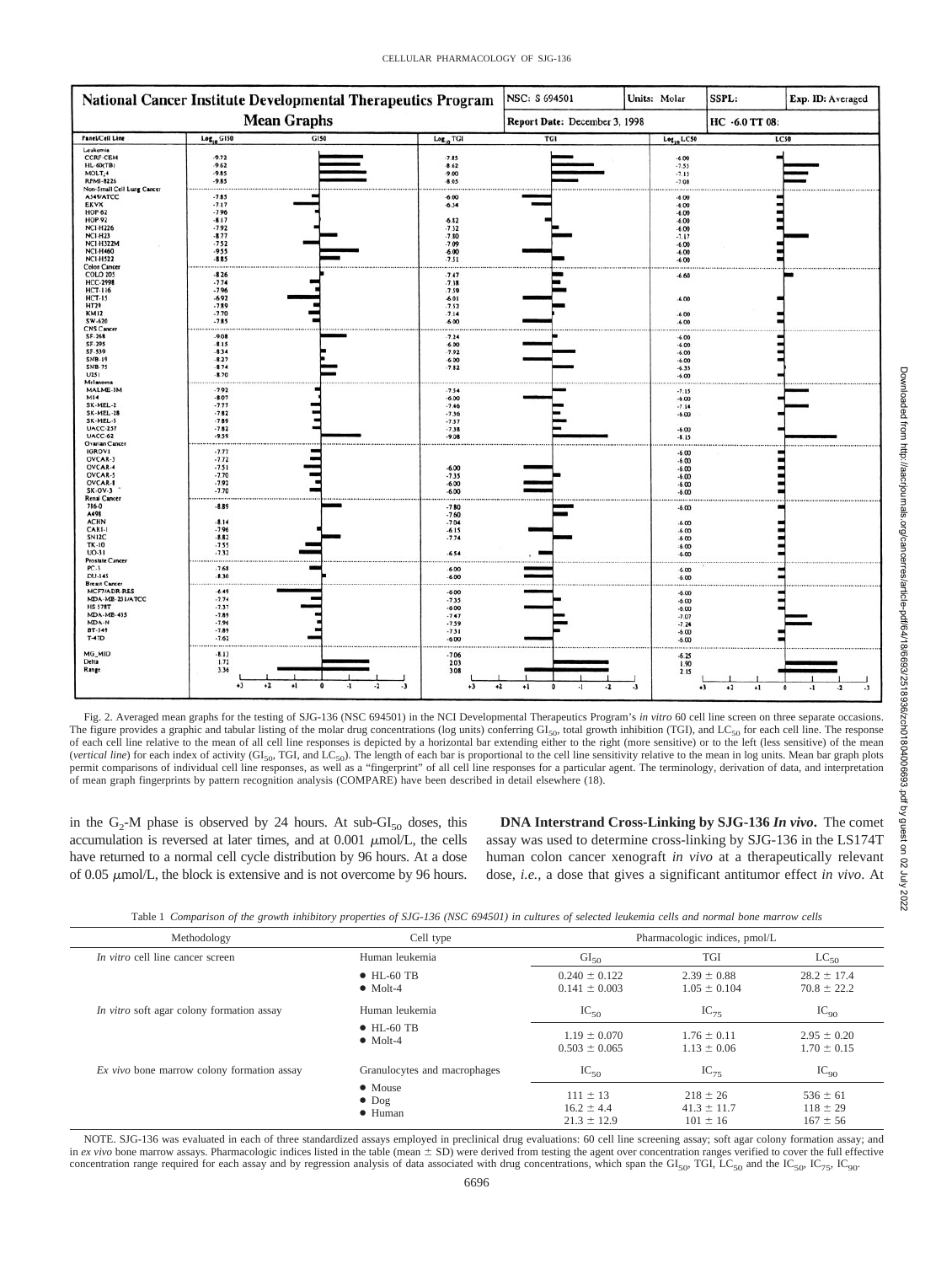

Fig. 3. *In vivo* activity of SJG-136 and cisplatin against the CH1 human ovarian tumor (*A*) and the cisplatin acquired resistant line CH1cisR (*B*). Doses were selected on the basis of prior maximum-tolerated dose determination experiments for each drug by the chosen route and schedule.

0.3 mg/kg given i.v., SJG-136 causes a significant growth delay to this tumor (Fig. 6*A*). After administration of drug, tumor samples were taken at 1, 3, and 24 hours and analyzed for cross-linking. A small but significant level of cross-linking could be detected at 1 hour, and the level of cross-linking remained relatively constant over 24 hours (Fig. 6*B*). At a higher dose of 0.45 mg/kg, more cross-links were detected at 1 hour after administration, and again, the level of crosslinking remained constant over 24 hours (Fig. 6*C*). In contrast, at a dose level of 0.2 mg/kg, which did not give a significant growth delay in this tumor, no cross-linking could be detected in tumor at any of the time points (data not shown).

## **DISCUSSION**

SJG-136 (NSC 694501) was rationally designed to produce DNA interstrand cross-links in the minor groove of DNA. Previous studies confirmed that the compound is a highly efficient cross-linking agent of naked DNA (15), and the current study demonstrates that crosslinks are formed rapidly in cultured cells and in human tumor xenografts after administration of a therapeutic dose. *In vitro*, SJG-136 conferred a preferential cytostatic and/or cytocidal effect upon leukemia cells *versus* normal bone marrow cells. *In vivo* SJG-136 treatments were well tolerated and SJG-136 was highly efficacious in each of three xenograft models, including a cisplatin-resistant tumor.

Additional findings in this study are that SJG-136 has a multilog differential pattern of activity in the NCI 60 cell line screen and that COMPARE/molecular target analyses of SJG-136 data show that, although the agent exhibits a pattern of activity similar to that of other DNA binding agents, it does not fit within any of the cluster patterns associated with other known chemotherapeutic drugs. These results suggest that SJG-136 may possess a biologically unique mechanism(s) of action. Of particular note is the significant difference in the mean graph pattern of activity for SJG-136, a PBD dimer, compared with that of the PBD monomer compounds (*e.g.,* anthramycin), which are capable of minor groove binding and monoalkylation, and from which the SJG-136 dimer structure was derived.

In addition, SJG-136 activity does not correlate with that of the minor groove cross-linking agent bizelesin. Bizelesin is a symmetrical dimer based on fragments of CC-1065 in which the linker consists of two indole subunits separated by a ureido group (31). It is unique among the cyclopropylpyrroloindole-related compounds in its bifunctional alkylating capability. In contrast to SJG-136, minor groove binding is selectively to AT-rich regions of DNA and the covalent cross-linking occurs between two adenine-N3 positions. Bizelesin has recently undergone phase I studies in patients with advanced solid tumors (32, 33). The fact that SJG-136 does not compare with bizelesin implies distinct aspects of their respective mechanisms of action or detoxification. This raises the possibility that different DNA interstrand cross-links may be created in the minor groove [*e.g.,* sequence selective adenine-adenine (in the case of bizelesin) *versus* guanineguanine (in the case of SJG-136)] or utilization of distinct repair components that consequently evoke different biological responses.

In human tumor cells treated with SJG-136 *in vitro*, interstrand cross-links form rapidly and persist compared with those produced by more conventional DNA cross-linking agents such as the nitrogen mustards, exemplified here by melphalan. Although the repair of DNA interstrand cross-links is poorly understood in mammalian cells, it appears to require components of both nucleotide excision repair (in particular XPF and ERCC1) and homologous recombination (34, 35). In general, cross-links produced by agents such as melphalan and cisplatin cause a high degree of helical distortion. In contrast, molecular modeling of SJG-136 interstrand cross-links reveals they are relatively nondistorting for the helix (15). In a panel of normal and DNA repair defective Chinese hamster ovary cell lines, SJG-136 is highly cytotoxic compared with melphalan. The SJG-136 cellular sensitivity is much less dependent on XPF-ERCC1, and the homologous recombination factors XRCC2 and XRCC3, than is melphalan (36). Repair of DNA interstrand cross-links is an important determinant of sensitivity to DNA cross-linking drugs (35) and has recently been shown to be an important mechanism of clinically acquired drug resistance to nitrogen mustard drugs such as melphalan (37). The SJG-136-induced cross-links in the minor groove of DNA are more difficult to repair in human tumor cells than those formed by melphalan. This suggests that SJG-136 may have activity in tumors resistant to conventional DNA cross-linking drugs, as is demonstrated in the present study in an acquired cisplatin-resistant tumor.

In the present study, DNA interstrand cross-links were detected in the human colon tumor LS174T grown as a xenograft after adminis-



Fig. 4. *A*, DNA interstrand cross-linking in human leukemic K562 cells after a 1-hour incubation with SJG-136. Cross-linking was determined as the percent decrease in tail moment using the single cell gel electrophoresis (comet) assay. *B*, time course of cross-linking for SJG-136 (0.05  $\mu$ mol/L,  $\blacksquare$ ) or melphalan (100  $\mu$ mol/L,  $\blacktriangle$ ) after a 1-hour exposure of K562 cells.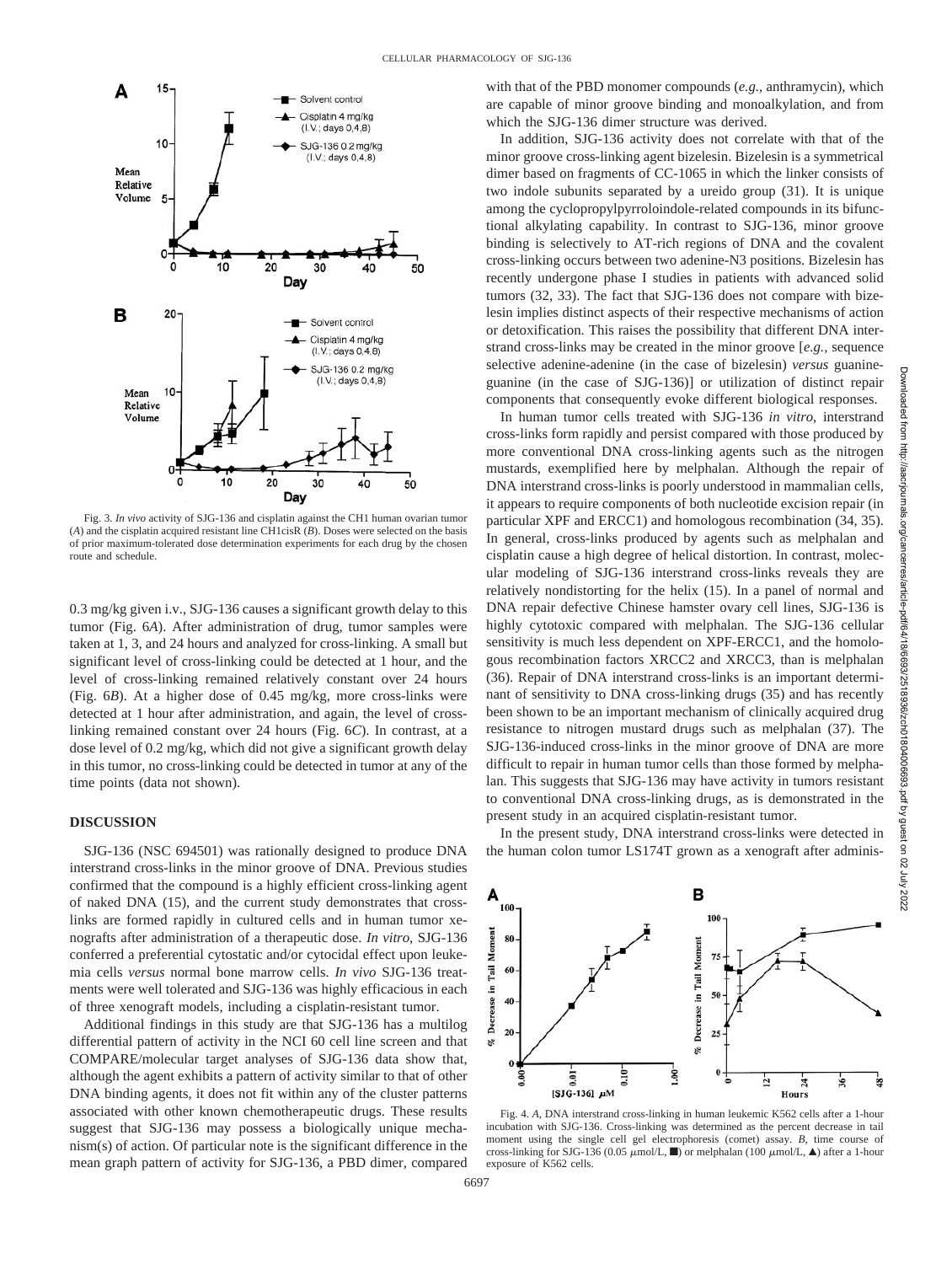

Fig. 5. Cell cycle analysis by cytofluorimetry of K562 cells after a 1-hour exposure to SJG-136 at the times and doses indicated. DNA histograms were generated by staining fixed cells with propidium iodide. The *X* axis in each plot represents the DNA content, and the *Y* axis represents the cell number. In total, 10,000 events were recorded, and the histograms were ungated.

tration of a therapeutic dose of SJG-136. After a single administration, the cross-links were detected at 1 hour using the modified comet assay (27), and the level of cross-linking remained constant over a 24-hour period. In this tumor model, significant repair of nitrogen mustardinduced cross-links was demonstrated over a 24-hour period *in vivo* (30). Similarly, it is clearly demonstrated that SJG-136-induced crosslinks persist in cells *in vitro* compared with nitrogen mustard-induced cross-links. The *in vivo* experiments (Figs. 3*B* and 6*A*) suggest that, in the absence of complete eradication, tumors can regrow after drug removal after a significant growth delay. This might indicate that the cross-links can be ultimately removed or tolerated. This is also suggested from the cell cycle experiments which indicate that, at  $sub-GI<sub>50</sub>$ doses, cells can eventually overcome a significant  $G_2$ -M block. The



Fig. 6. DNA interstrand cross-linking by SJG-136 *in vivo*. *A*, Effect of SJG-136 given i.v. at 0.3 mg/kg on days 0, 4, and 8 on growth of the human LS174T human colon xenograft tumor. *B*. DNA cross-linking (measured as percent decrease in tail moment compared with untreated controls by the comet assay) in tumor cells at the times indicated after a single i.v. dose of SJG-136 at 0.3 mg/kg. Tumors from two separate animals were measured at each time point as indicated by the *filled* and *dotted bars*. *C*. As in *B*, except that SJG-136 was given at a dose of 0.45 mg/kg.

DNA damage induced by SJG-136 clearly activated a  $G_2$ -M block in the K562 (p53 mutant) cells, which has previously been observed with other PBD-based cross-linking agents (9) and other cross-linking agents (38).

The comet assay allows the sensitive detection of DNA interstrand cross-links at the single cell level at pharmacologically relevant doses and has recently been applied to monitor cross-links in the clinical setting (26, 30). This method has recently been validated for the detection of SJG-136–induced cross-links in lymphocytes and tumor biopsy material as a pharmacodynamic end point in the early clinical trials of this agent. Thus, its mechanism of action as a highly efficient DNA interstrand cross-linking agent in cells and tumors is confirmed, and the cross-links are shown to persist compared with those produced by a more conventional DNA cross-linking agent.

In conclusion, the rationally designed pyrrolobenzodiazepine dimer, SJG-136, is the lead clinical candidate in a novel class of compounds that produce unique sequence selective guanine-guanine cross-links. The data in this article indicate that the compound exhibits potent and differential *in vitro* activity against cancer cells compared with normal hematopoietic cells and provides initial evidence that the compound is well tolerated and is highly active *in vivo*. On the basis of these pharmacologically desirable properties and the broad spectrum *in vivo* efficacy reported in the accompanying article (39), SJG-136 is currently undergoing more detailed preclinical pharmacology and toxicology studies through Cancer Research UK and the United States NCI in support of the phase I clinical trials underway in the United Kingdom and planned to commence shortly in the United States.

#### **REFERENCES**

- 1. Thurston, DE. Advances in the study of pyrrolo[2,1-*c*][1,4]benzodiazepine (PBD) antitumour antibiotics. In: Neidle S, Waring MJ, editors. Topics in molecular and structural biology: molecular aspects of anticancer drug-DNA interactions. London: The Macmillan Press Ltd.; 1993. p. 54–88.
- 2. Puvvada MS, Forrow SA, Hartley JA, et al. Inhibition of bacteriophage T7 RNA polymerase in vitro transcription by DNA-binding pyrrolo[2,1-*c*][1,4]benzodiazepines. Biochemistry 1997;36:2478–84.
- 3. Hurley LH, Reck T, Thurston DE, et al. Pyrrolo[1,4]benzodiazepine antitumor antibiotics: relationship of DNA alkylation and sequence specificity to the biological activity of natural and synthetic compounds. Chem Res Toxicol 1988;1:258–68.
- 4. Thurston DE, Morris SJ, Hartley JA. Synthesis of a novel GC-specific covalentbinding DNA affinity-cleaving agent based on pyrrolobenzodiazepines. J Chem Soc Chem Commun 1996;563–5.